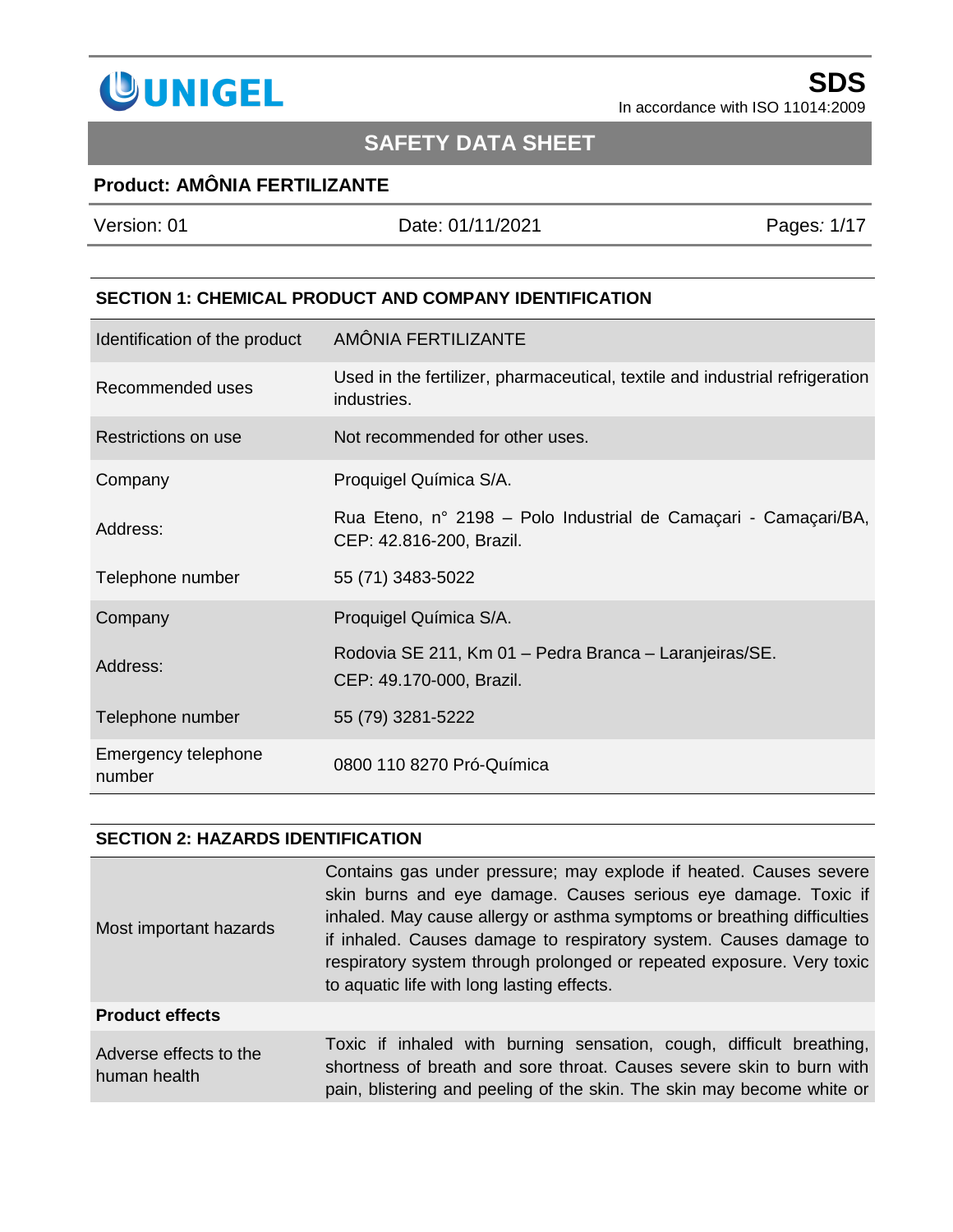

# **SAFETY DATA SHEET**

## **Product: AMÔNIA FERTILIZANTE**

| Version: 01                               | Date: 01/11/2021                                                                                                                                                                                                                                                                                                                                                                                                                                                                                                                                                                                                                                                                                                                                             | Pages: 2/17 |
|-------------------------------------------|--------------------------------------------------------------------------------------------------------------------------------------------------------------------------------------------------------------------------------------------------------------------------------------------------------------------------------------------------------------------------------------------------------------------------------------------------------------------------------------------------------------------------------------------------------------------------------------------------------------------------------------------------------------------------------------------------------------------------------------------------------------|-------------|
|                                           | yellowish, with a waxy appearance. Causes serious eye damage with<br>watering, pain, eyelid edema, corneal ulceration, and iris atrophy. It can<br>lead to blindness. The contact of the liquefied gas with the eyes and the<br>skin can cause "cold burns" (frostbite). It can cause allergic or<br>asthmatic symptoms and breathing difficulties with cough and                                                                                                                                                                                                                                                                                                                                                                                            |             |
|                                           | shortness of breath. It causes lung damage with irritation, edema and<br>hemorrhage. In high concentrations it can cause respiratory arrest,<br>cardiac arrhythmia, and death from suffocation. Repeated and<br>prolonged exposure to the product can cause permanent lung damage.                                                                                                                                                                                                                                                                                                                                                                                                                                                                           |             |
| <b>Environmental effects</b>              | Very toxic to aquatic life with long lasting effects.                                                                                                                                                                                                                                                                                                                                                                                                                                                                                                                                                                                                                                                                                                        |             |
| Physical and chemical<br>hazards          | Contains gas under pressure; may explode if heated.                                                                                                                                                                                                                                                                                                                                                                                                                                                                                                                                                                                                                                                                                                          |             |
| Chemical product-specific<br>hazards      | It is not expected that product presents specific hazards.                                                                                                                                                                                                                                                                                                                                                                                                                                                                                                                                                                                                                                                                                                   |             |
| Important symptoms                        | If inhaled with burning sensation, cough, difficult breathing, shortness of<br>breath and sore throat. Skin: burn with pain, blistering and peeling of<br>the skin. Eye: watering, pain, eyelid edema, corneal ulceration, and iris<br>atrophy. It can lead to blindness. The contact of the liquefied gas with<br>the eyes and the skin can cause "cold burns" (frostbite). It can cause<br>allergic or asthmatic symptoms and breathing difficulties with cough<br>and shortness of breath. It causes lung damage with irritation, edema,<br>and hemorrhage. In high concentrations it can cause respiratory arrest,<br>cardiac arrhythmia, and death from suffocation. Repeated and<br>prolonged exposure to the product can cause permanent lung damage. |             |
| Classification of the<br>chemical product | Gas under pressure - Liquefied gas.<br>Acute toxicity - Inhalation - Category 3.<br>Skin corrosion/irritation - Category 1A.<br>Serious eye damage/eye irritation – Category 1.<br>Respiratory sensitization - Category 1.<br>Specific target organ toxicity – Single exposure – Category 1.<br>Specific target organ toxicity – Repeated exposure – Category 1.<br>Hazardous to the aquatic environment $-$ Short -term (Acute) $-$ Category<br>1.<br>Hazardous to the aquatic environment - Long term (Chronic)                                                                                                                                                                                                                                            |             |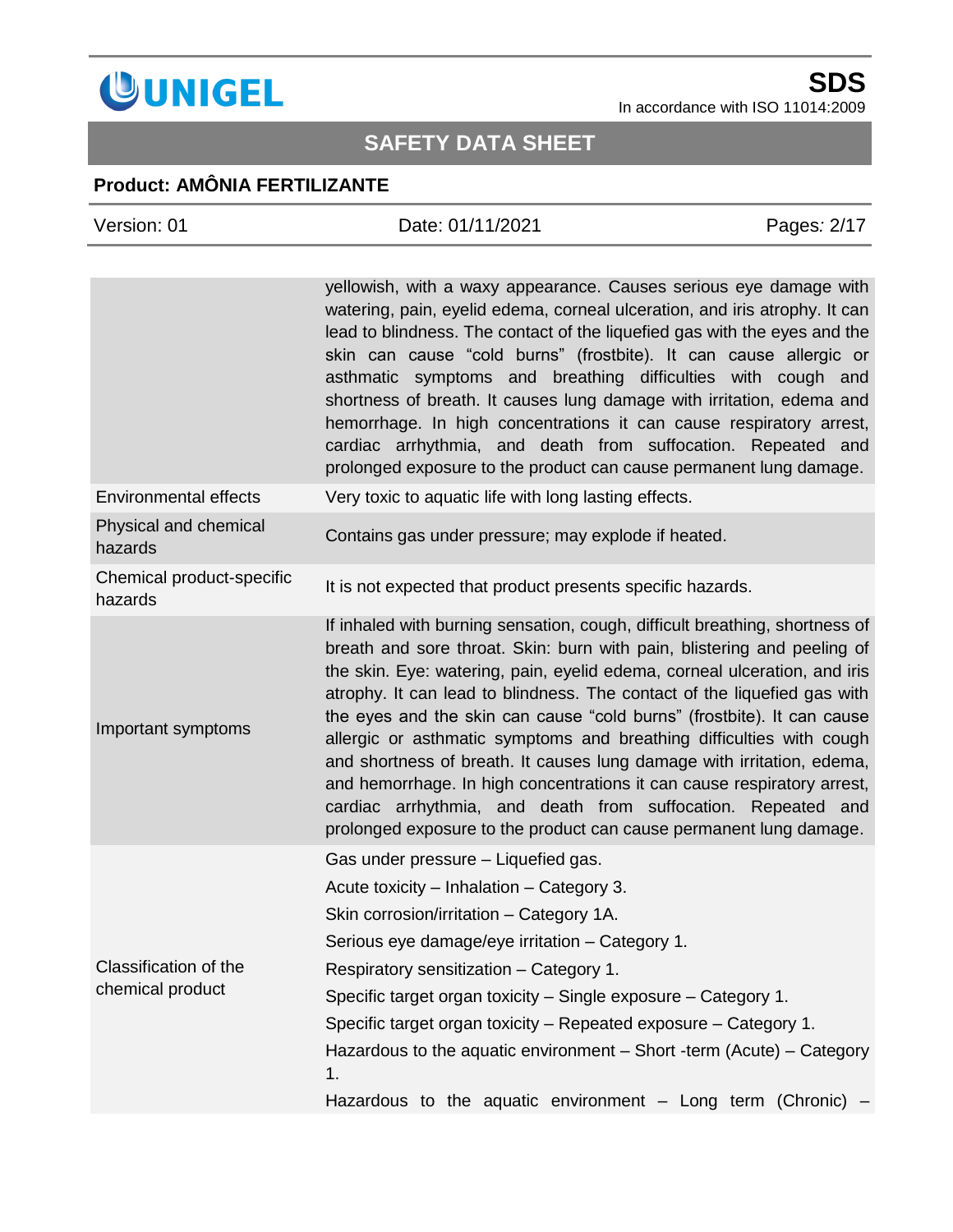

# **SAFETY DATA SHEET**

# **Product: AMÔNIA FERTILIZANTE**

| Version: 01                             | Date: 01/11/2021                                                                                             | Pages: 3/17 |
|-----------------------------------------|--------------------------------------------------------------------------------------------------------------|-------------|
|                                         |                                                                                                              |             |
|                                         | Category 1.                                                                                                  |             |
| <b>Classification system</b><br>adopted | Globally Harmonized System of Classification and Labeling<br>Chemicals (GHS), United Nations, 2019.          | 0f          |
| <b>Adequate labeling elements</b>       |                                                                                                              |             |
| Pictograms                              |                                                                                                              |             |
| Signal word                             | <b>DANGER</b>                                                                                                |             |
|                                         | H280 Contains gas under pressure; may explode if heated.                                                     |             |
|                                         | H314 Causes severe skin burns and eye damage.                                                                |             |
|                                         | H318 Causes serious eye damage.                                                                              |             |
|                                         | H331 Toxic if inhaled.                                                                                       |             |
| Hazard statement(s)                     | H334 May cause allergy or asthma symptoms or breathing difficulties if<br>inhaled.                           |             |
|                                         | H370 Causes damage to respiratory system.                                                                    |             |
|                                         | H372 Causes damage to respiratory system through prolonged or<br>repeated exposure.                          |             |
|                                         | H400 Very toxic to aquatic life.                                                                             |             |
|                                         | H410 Very toxic to aquatic life with long lasting effects.                                                   |             |
|                                         | P260 Do not breathe gas.                                                                                     |             |
|                                         | P264 Wash hands thoroughly after handling.                                                                   |             |
| Precautionary statement(s)              | P270 Do not eat, drink, or smoke when using his product.                                                     |             |
|                                         | P273 Avoid release to the environment.                                                                       |             |
|                                         | P280 Wear protective gloves, protective clothing, eye protection, face<br>protection and hearing protection. |             |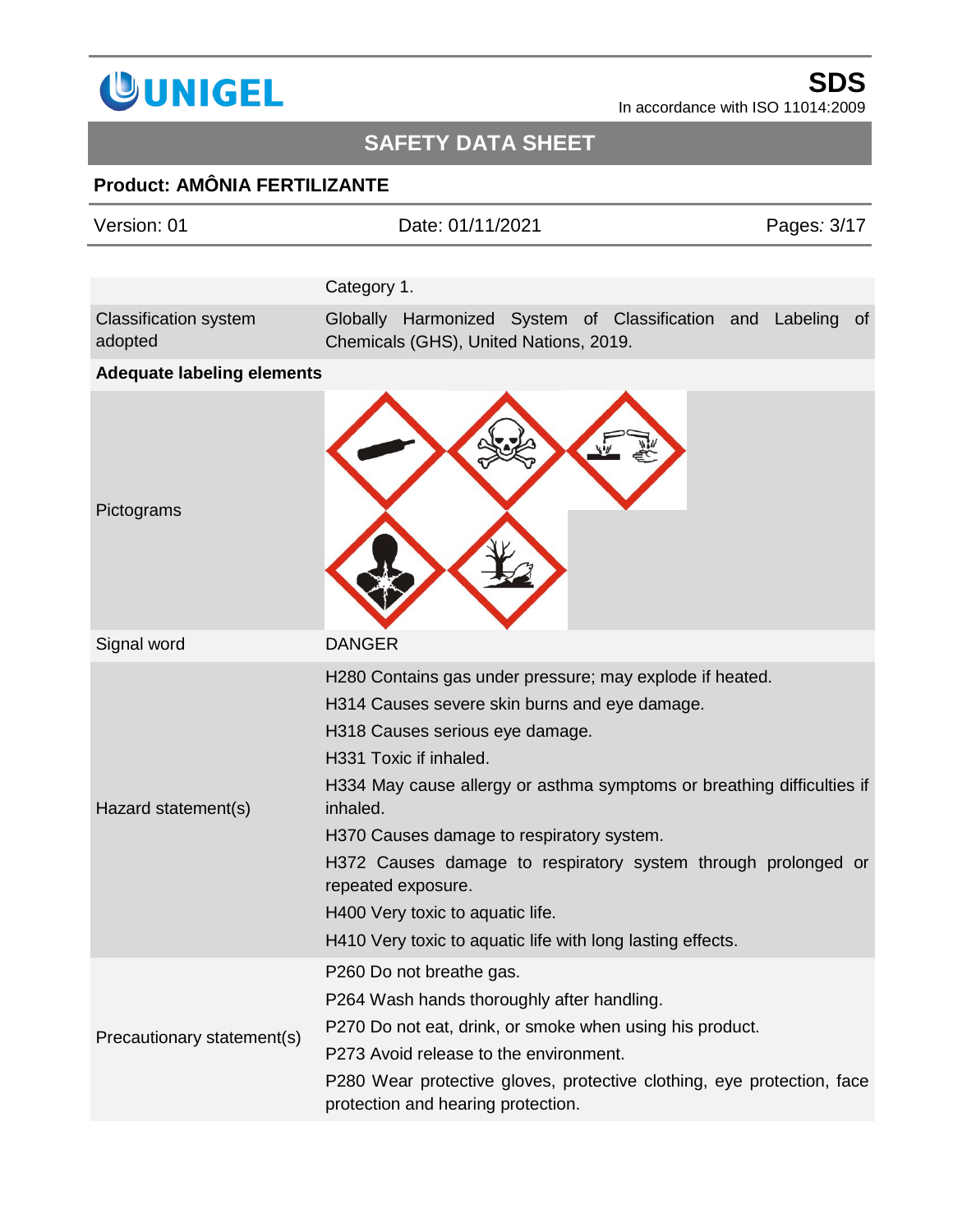

# **SAFETY DATA SHEET**

## **Product: AMÔNIA FERTILIZANTE**

| Version: 01                            | Date: 01/11/2021                                                                                                                                         | Pages: 4/17 |
|----------------------------------------|----------------------------------------------------------------------------------------------------------------------------------------------------------|-------------|
|                                        |                                                                                                                                                          |             |
|                                        | P391 Collect spillage.                                                                                                                                   |             |
|                                        | P304 + P340 IF INHALED: Remove person to fresh air and keep<br>comfortable breathing.                                                                    |             |
|                                        | P308 + P316 IF exposed or concerned: Get emergency medical help<br>immediately.                                                                          |             |
|                                        | P342 + P316 If experiencing respiratory symptoms: Get emergency<br>medical help immediately.                                                             |             |
|                                        | P301 + P330 + P331 IF SWALLOWED: Rinse mouth. Do NOT induce<br>vomiting.                                                                                 |             |
|                                        | P305 + P351 + P338 IF IN EYES: Rinse cautiously with water for<br>several minutes. Remove contact lenses, if present and easy to do.<br>Continue rising. |             |
|                                        | P405 Store locked up.                                                                                                                                    |             |
|                                        | P403 + P233 Store in a well-ventilated place. Keep container tightly<br>closed.                                                                          |             |
|                                        | P410 + P403 Protect from sunlight. Store in a well-ventilated place.                                                                                     |             |
|                                        | P501 Dispose of contents and container according to the current<br>regulations.                                                                          |             |
| Outline of an anticipated<br>emergency | GAS UNDER PRESSURE HAZARDOUS TO HUMAN HEALTH AND<br><b>ENVIRONMENT.</b>                                                                                  |             |

### **SECTION 3: COMPOSITION/INFORMATION ON INGREDIENTS**

| <b>SUBSTANCE</b>                       |                    |
|----------------------------------------|--------------------|
| Systematic chemical or trivial<br>name | Ammonia.           |
| Common or generic name                 | Ammonia anhydrous. |
| <b>CAS Number</b>                      | 7664-41-7          |
| Concentration:                         | 99,5% (p/p)        |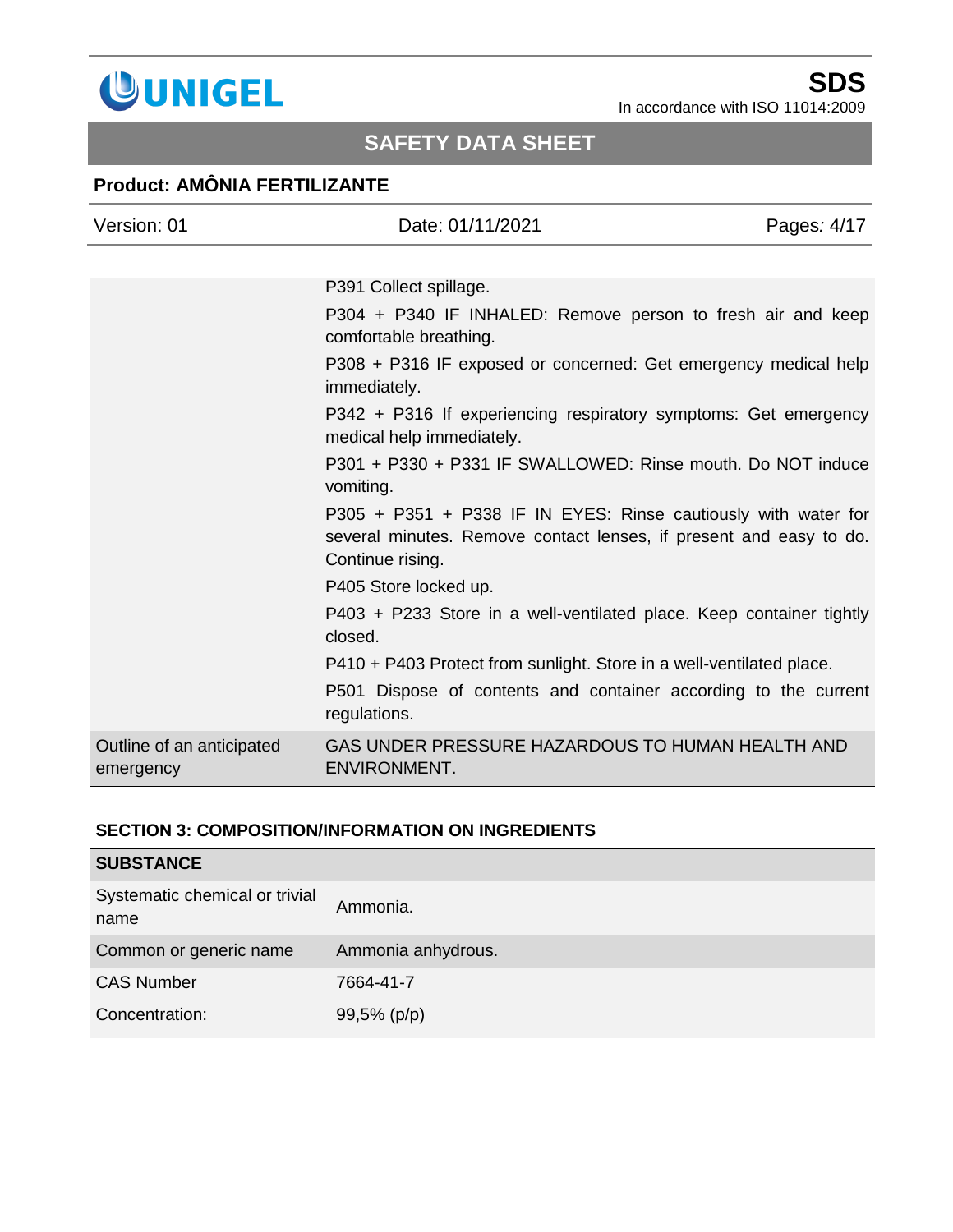

# **SAFETY DATA SHEET**

## **Product: AMÔNIA FERTILIZANTE**

Version: 01 Date: 01/11/2021 Pages*:* 5/17

|                                                             | <b>Componentes</b>   | <b>Concentration (%)</b> | <b>CAS Number</b> |
|-------------------------------------------------------------|----------------------|--------------------------|-------------------|
| Impurities and stabilizing<br>additives contributing to the | <b>Total residue</b> | 0.5(p/p)                 | N.S.              |
| hazard                                                      | Oil                  | 0.0001%                  | N.S.              |
| N.S. Not Specified.                                         |                      |                          |                   |

### **SECTION 4: FIRST-AID MEASURES**

| <b>Exposure routes</b>                                             |                                                                                                                                                                                                                                                                                                                                                                                                                  |
|--------------------------------------------------------------------|------------------------------------------------------------------------------------------------------------------------------------------------------------------------------------------------------------------------------------------------------------------------------------------------------------------------------------------------------------------------------------------------------------------|
| Inhalation                                                         | Remove the victim to a ventilated place and keep him at rest in a<br>position that does not make breathing difficult. If you feel unwell,<br>contact a TOXICOLOGICAL INFORMATION CENTER or a doctor.<br>Take this SDS.                                                                                                                                                                                           |
| Skin contact                                                       | In case of contact of the product in pressurized form with the skin,<br>injury or frostbite may occur. Immediately wash exposed skin with<br>sufficient water. Clothes attached to the skin should be thawed with<br>warm water before they are removed. Consult a doctor. Take this<br>SDS.                                                                                                                     |
| Eye contact:                                                       | In case of contact of the product in the pressurized form with the eyes,<br>injury or frostbite may occur (frostbite). Immediately wash your eyes<br>with enough water, keeping your eyelids open. If using contact lenses,<br>remove them if it is easy. Continue rinsing. Consult a doctor. Take this<br>SDS.                                                                                                  |
| Ingestion                                                          | Do not induce vomiting. Do not give anything by mouth to an<br>unconscious person. Wash the victim's mouth with plenty of water. If<br>vomiting occurs, tilt the patient forward or place him on the left side<br>(upward if possible) to keep the airway open and avoid aspiration.<br>Keep the patient silent and maintain normal body temperature.<br>Consult a TOXICOLOGY CENTER or a doctor. Take this SDS. |
| Anticipated acute effects<br>and/or anticipated delayed<br>effects | Causes severe skin burns and eye damage. Causes serious eye<br>damage. Toxic if inhaled. May cause allergy or asthma symptoms or<br>breathing difficulties if inhaled. Causes damage to respiratory system.<br>Causes damage to respiratory system through prolonged or repeated<br>exposure.                                                                                                                    |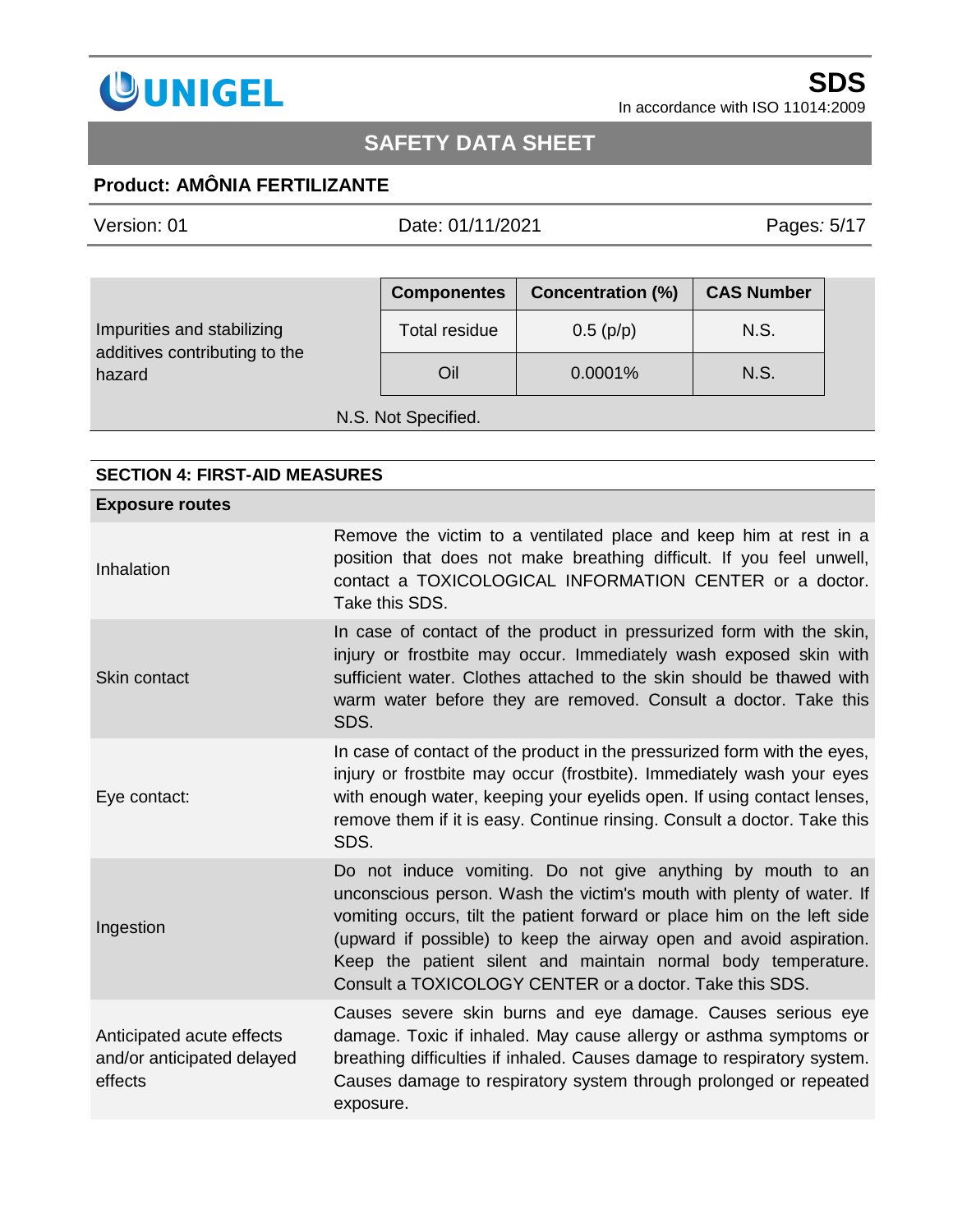

# **SAFETY DATA SHEET**

## **Product: AMÔNIA FERTILIZANTE**

| Version: 01                                                          | Date: 01/11/2021                                                                                                                                                                                                                                                                                                                                                                                                                                                                                                                                                                                                                                                                                                                                               | Pages: 6/17 |
|----------------------------------------------------------------------|----------------------------------------------------------------------------------------------------------------------------------------------------------------------------------------------------------------------------------------------------------------------------------------------------------------------------------------------------------------------------------------------------------------------------------------------------------------------------------------------------------------------------------------------------------------------------------------------------------------------------------------------------------------------------------------------------------------------------------------------------------------|-------------|
|                                                                      |                                                                                                                                                                                                                                                                                                                                                                                                                                                                                                                                                                                                                                                                                                                                                                |             |
| Most important<br>symptoms/effects                                   | If inhaled with burning sensation, cough, difficult breathing, shortness<br>of breath and sore throat. Skin: burn with pain, blistering and peeling<br>of the skin. Eye: watering, pain, eyelid edema, corneal ulceration, and<br>iris atrophy. It can lead to blindness. The contact of the liquefied gas<br>with the eyes and the skin can cause "cold burns" (frostbite). It can<br>cause allergic or asthmatic symptoms and breathing difficulties with<br>cough and shortness of breath. It causes lung damage with irritation,<br>edema, and hemorrhage. In high concentrations it can cause<br>respiratory arrest, cardiac arrhythmia, and death from suffocation.<br>Repeated and prolonged exposure to the product can cause<br>permanent lung damage |             |
| Protection of first aiders<br>and/or special notes to a<br>physician | Avoid contact with the product when helping the victim. Treatment of<br>exposure should be directed towards the control of the patient's<br>symptoms and clinical condition. In case of contact with the skin, do<br>not rub the affected area.                                                                                                                                                                                                                                                                                                                                                                                                                                                                                                                |             |

#### **SECTION 5: FIRE-FIGHTING MEASURES**

| Extinguishing media                                   | Suitable: Stop the gas flow. Use water in $CO2$ fog or dry chemical<br>powder to extinguish the flame. Use foggy water to cool containers<br>exposed to flames. For fire involving liquid ammonia, use chemical<br>powder or $CO2$ to fight it.<br>Not recommended: Direct water jets, as they can cause freezing.<br>Avoid using halogenated products.                                                                                                                                                                                                                                                                                                                                                                                                                                                                                                                            |
|-------------------------------------------------------|------------------------------------------------------------------------------------------------------------------------------------------------------------------------------------------------------------------------------------------------------------------------------------------------------------------------------------------------------------------------------------------------------------------------------------------------------------------------------------------------------------------------------------------------------------------------------------------------------------------------------------------------------------------------------------------------------------------------------------------------------------------------------------------------------------------------------------------------------------------------------------|
| Specific hazards arising from<br>the chemical product | Gas with moderate fire risk, but a large amount and intense source of<br>energy can cause ignition and / or explosion. Floats on water,<br>producing a visible and toxic mist of vapor. The exothermic reaction<br>with water produces heat that, in contact with other gases, can cause<br>fire or explosion. The risk of flammability of ammonia manifests itself<br>only in extreme fire conditions and in confined places. It forms an<br>explosive mixture with mercury, oxides of silver and gold, sensitive to<br>pressure and temperature. The risk is highest when depressurizing<br>systems containing mercury and ammonia. It can decompose at high<br>temperatures to form hydrogen, highly flammable, nitrogen monoxide<br>and dioxide, irritating and toxic gases. The cylinders exposed to the<br>phage can leak and release flammable gases through the fuse plugs |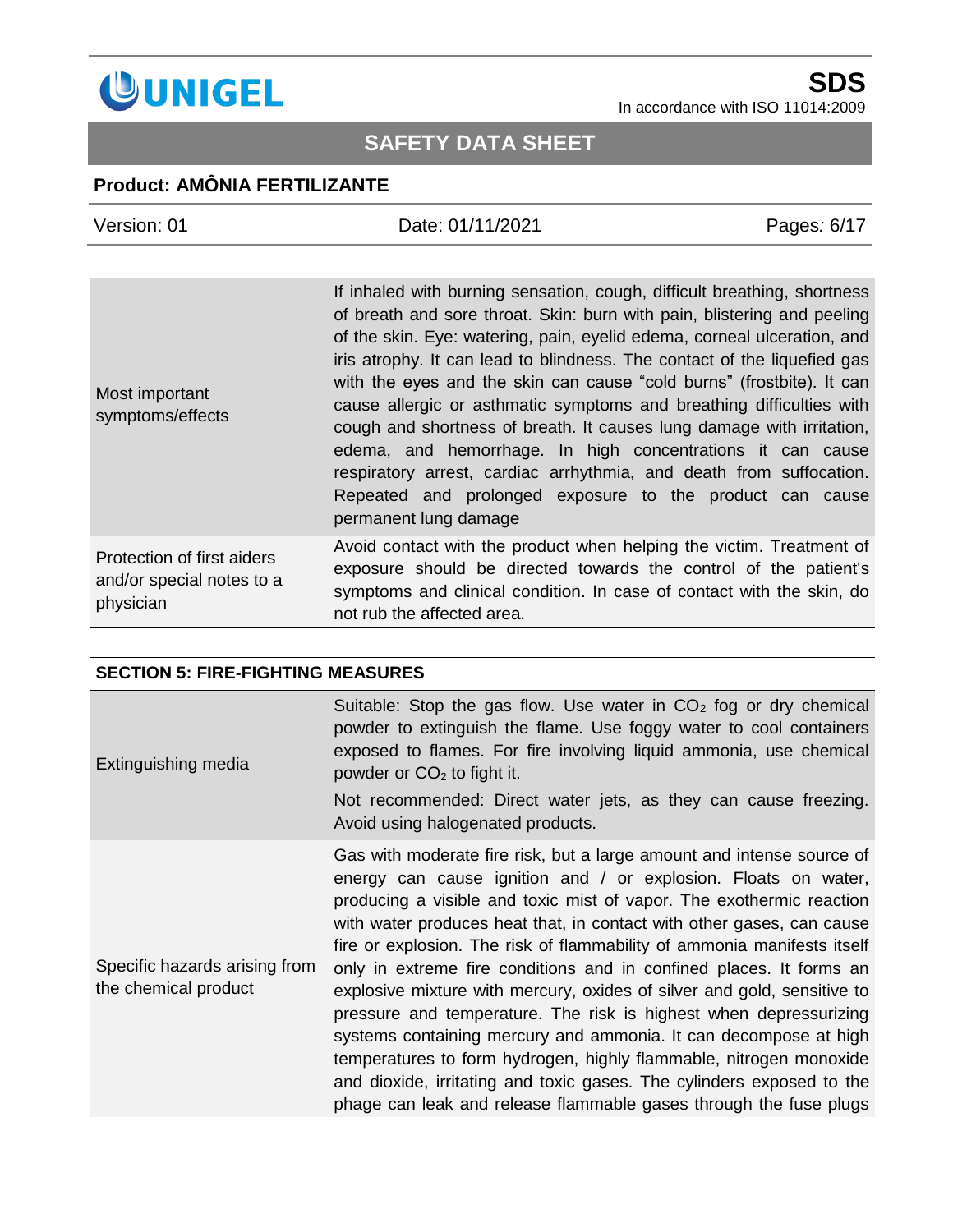

# **SAFETY DATA SHEET**

## **Product: AMÔNIA FERTILIZANTE**

| Version: 01                                             | Date: 01/11/2021                                                                                                                                                                                                                       | Pages: 7/17 |
|---------------------------------------------------------|----------------------------------------------------------------------------------------------------------------------------------------------------------------------------------------------------------------------------------------|-------------|
|                                                         | when they fuse. Broken cylinders can protrude.                                                                                                                                                                                         |             |
| Specific extinguishing<br>methods                       | Fight the fire as far as possible or monitor the nozzles. If possible, fight<br>downwind fire. Do not extinguish the fire before the leak is contained.<br>Containers and tanks involved in the fire must be cooled with water<br>fog. |             |
| Special equipment for the<br>protection of firefighters | Self-contained breathing apparatus (SCBA) operated in<br>pressure mode and complete protective clothing.                                                                                                                               | positive    |

#### **SECTION 6: ACCIDENTAL RELEASE MEASURES**

| Personal precautions                        | Prevent sparks or flames. Do not smoke. Do not touch damaged<br>containers or spilled material without wearing suitable clothing. Avoid<br>exposure to the product. Stay away from low areas, with the wind<br>behind you.                                                                                                                                                                                                                                                                                                                                                                             |  |
|---------------------------------------------|--------------------------------------------------------------------------------------------------------------------------------------------------------------------------------------------------------------------------------------------------------------------------------------------------------------------------------------------------------------------------------------------------------------------------------------------------------------------------------------------------------------------------------------------------------------------------------------------------------|--|
| Protective equipment:                       | Use protective equipment as described in Section 8.                                                                                                                                                                                                                                                                                                                                                                                                                                                                                                                                                    |  |
| <b>Emergency procedures</b>                 | Wear PPE complete with safety glasses, PVC or latex safety gloves,<br>suitable protective clothing, and closed shoes. The material used must<br>be waterproof. The complete encapsulation garments must be used in<br>leaks or spills without fire. In case of leakage, where exposure is large,<br>it is recommended to use self-contained breathing apparatus (SCBA)<br>with positive pressure. Isolate spills from ignition sources. Evacuate<br>the area within a radius of at least 100 meters. Keep unauthorized<br>persons away from the area. Stop the leak if it can be done without<br>risk. |  |
| <b>Environmental precautions</b>            | Prevent the dispersed gas from reaching water courses and sewage<br>systems.                                                                                                                                                                                                                                                                                                                                                                                                                                                                                                                           |  |
| Methods and<br>containment                  | materials for Containment techniques may include bunding, covering of drains and<br>capping procedures.                                                                                                                                                                                                                                                                                                                                                                                                                                                                                                |  |
| Methods and<br>materials for<br>cleaning up | Stop the gas flow if it can be done safely. Slowly release the content<br>into the atmosphere. Stay downwind. Do not pour water directly at the<br>spill point. Due to the dispersion of the product in the environment, it is<br>recommended that the area be ventilated until the site is released. For<br>final destination, proceed according to Section 13 of this SDS.                                                                                                                                                                                                                           |  |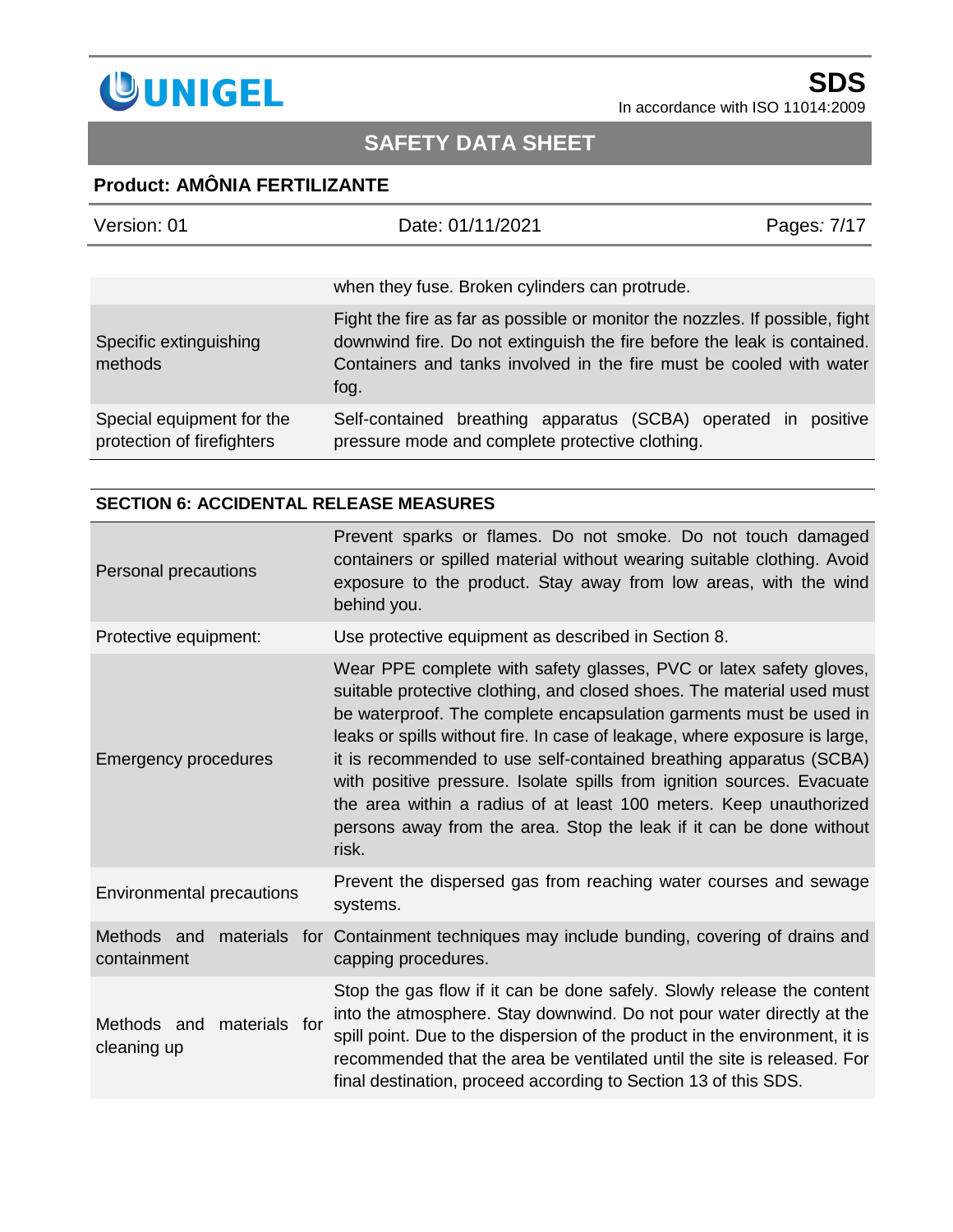

# **SAFETY DATA SHEET**

### **Product: AMÔNIA FERTILIZANTE**

| Version: 01                               | Date: 01/11/2021                                                                                                                                                | Pages: 8/17 |
|-------------------------------------------|-----------------------------------------------------------------------------------------------------------------------------------------------------------------|-------------|
|                                           |                                                                                                                                                                 |             |
| Secondary disaster<br>prevention measures | For small spills of liquid, neutralize with a mixture of 5% hydrochloric<br>acid. Use a vacuum cleaner. Drain to the sewer and dilute with<br>sufficient water. |             |

#### **SECTION 7: HANDLING AND STORAGE**

| Avoid formation of fumes, vapors, or mists. Avoid exposure to the<br>product. Avoid contact with incompatible materials. Avoid rupture of<br>the pool submerged in water, abrupt rupture of the pressurized pool,<br>rapid depressurization of the pool and water injection. Keep containers<br>well identified and identified. Keep the cylinder valve protector (CAP)<br>in position until the moment of use. Do not open the cylinder if it shows<br>signs of damage. Use personal protective equipment as described in<br>section 8. |
|------------------------------------------------------------------------------------------------------------------------------------------------------------------------------------------------------------------------------------------------------------------------------------------------------------------------------------------------------------------------------------------------------------------------------------------------------------------------------------------------------------------------------------------|
| prevention of exposure of the Use personal protective equipment as described in Section 8.                                                                                                                                                                                                                                                                                                                                                                                                                                               |
| Schedule a first aid action before starting the activity with the product.<br>The use of the product is restricted to professionals. Caution - Avoid<br>exposure - obtain special instructions before use. Handle in a<br>ventilated area or with a general local exhaust / compliance system.                                                                                                                                                                                                                                           |
| Contaminated clothing should be changed and washed before reuse.<br>Remove clothing and protective equipment contaminated before<br>entering eating areas.                                                                                                                                                                                                                                                                                                                                                                               |
| Wash hands and face thoroughly after handling and before eating,<br>drinking, smoking, or going to the bathroom.                                                                                                                                                                                                                                                                                                                                                                                                                         |
|                                                                                                                                                                                                                                                                                                                                                                                                                                                                                                                                          |
| Keep the product in a cool, dry place, protected from direct sunlight<br>fireproof. Store in spherical cylinders that meet local<br>and<br>specifications, at room temperature and pressure of 15 kg / cm <sup>2</sup> or in a<br>tank designed at -33.3 °C and atmospheric pressure. The surface<br>around the storage location of the cylinders must be covered with clay,<br>asphalt, plastic wrap, or other impermeable material. Store in suitable                                                                                  |
|                                                                                                                                                                                                                                                                                                                                                                                                                                                                                                                                          |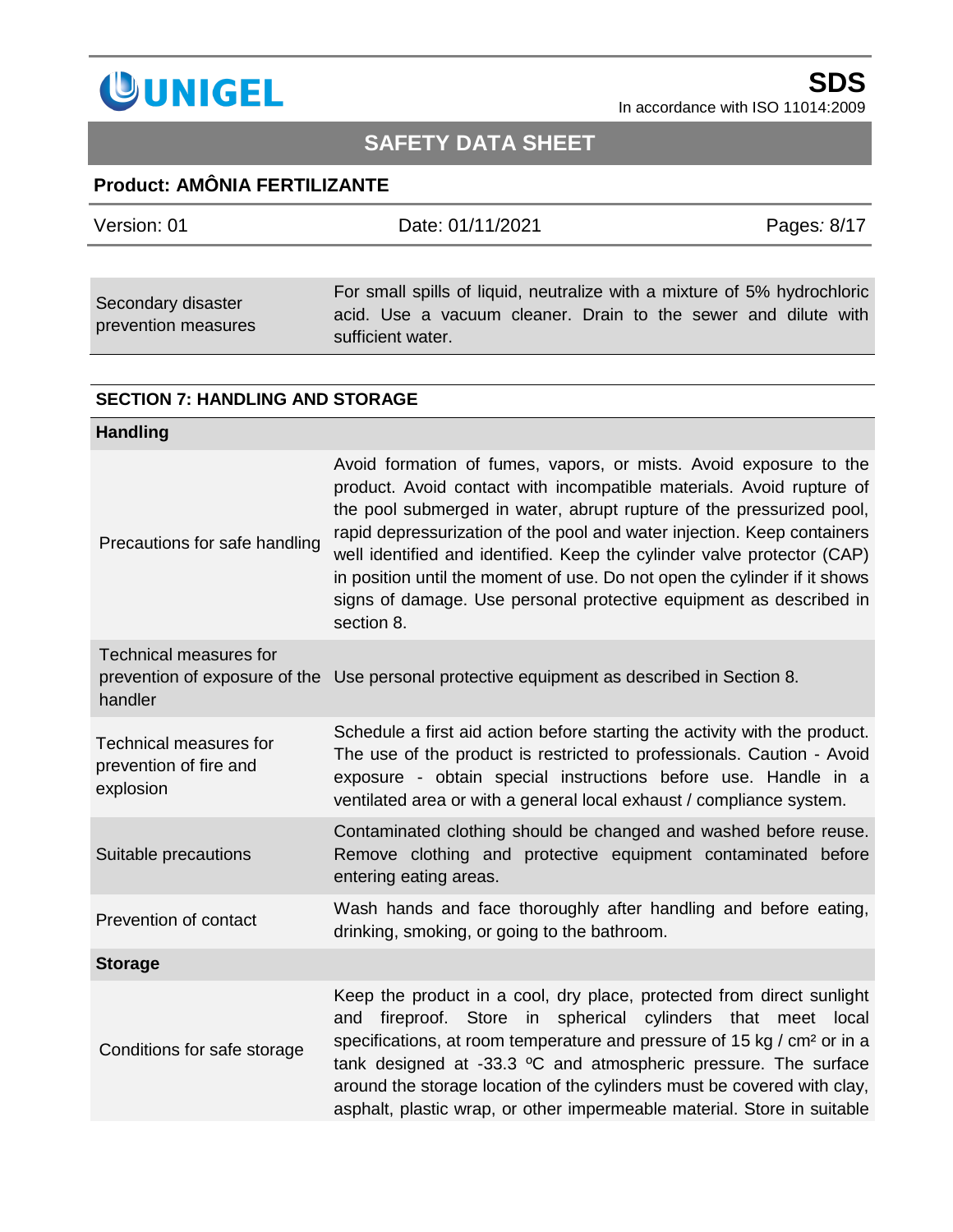

# **SAFETY DATA SHEET**

### **Product: AMÔNIA FERTILIZANTE**

| Version: 01                             | Date: 01/11/2021                                                                                                                                                                                                                                                                                                                                            | Pages: 9/17 |
|-----------------------------------------|-------------------------------------------------------------------------------------------------------------------------------------------------------------------------------------------------------------------------------------------------------------------------------------------------------------------------------------------------------------|-------------|
|                                         |                                                                                                                                                                                                                                                                                                                                                             |             |
|                                         | tanks placed in the containment barrier in case of leakage.<br>Engineering specifications must meet local regulations. There is no<br>need to add stabilizers and antioxidants to ensure product durability.<br>This product may react, in a dangerous manner, with some<br>incompatible materials as outlined in Section 10.                               |             |
| <b>Technical measures</b>               | Keep away from high temperatures, ignition sources and incompatible<br>materials.                                                                                                                                                                                                                                                                           |             |
| Incompatible substances and<br>mixtures | Strong oxidizing agents, such as perchlorates, chlorates, nitrogen<br>peroxide, chromium trioxide, nitrogen oxides, nitric acid, nitrile chloride<br>or acids, acid anhydrides and acid chlorides. Acetaldehyde and<br>halogens like chlorine, bromine, fluorine or interhalogens like bromine<br>pentafluoride and chlorine tetrafluoride. Ethylene oxide. |             |
| <b>Packaging materials</b>              |                                                                                                                                                                                                                                                                                                                                                             |             |
| Recommended material                    | Similar to the original packaging.                                                                                                                                                                                                                                                                                                                          |             |
| Unsuitable material                     | It is not known unsuitable materials.                                                                                                                                                                                                                                                                                                                       |             |

#### **SECTION 8: EXPOSURE CONTROLS AND PERSONAL PROTECTION**

#### **Permissible concentration**

| Occupational exposure limit      | <b>Chemical or</b><br>common name                                                                                                                                                                                                                                          | <b>TLV-TWA</b><br>(ACGIH, 2020) | <b>PEL-TWA</b><br>(OSHA, 2019) | <b>REL-TWA</b><br>(NIOSH,<br>2019) |
|----------------------------------|----------------------------------------------------------------------------------------------------------------------------------------------------------------------------------------------------------------------------------------------------------------------------|---------------------------------|--------------------------------|------------------------------------|
|                                  | Ammonia                                                                                                                                                                                                                                                                    | TWA 25 ppm<br>STEL 35 ppm       | 50 ppm                         | 25 ppm<br>$(ST)$ 35 ppm            |
|                                  | ST: Short Term Exposure Limit.                                                                                                                                                                                                                                             |                                 |                                |                                    |
| <b>Biological limit</b>          | Not established.                                                                                                                                                                                                                                                           |                                 |                                |                                    |
| Engineering controls<br>measures | Promote mechanical ventilation and a direct exhaust system to the<br>outside environment. These measures help to reduce product<br>exposure. Maintain atmospheric concentrations, of the constituents of<br>the product, below the occupational exposure limits indicated. |                                 |                                |                                    |

**Appropriate personal protective equipment**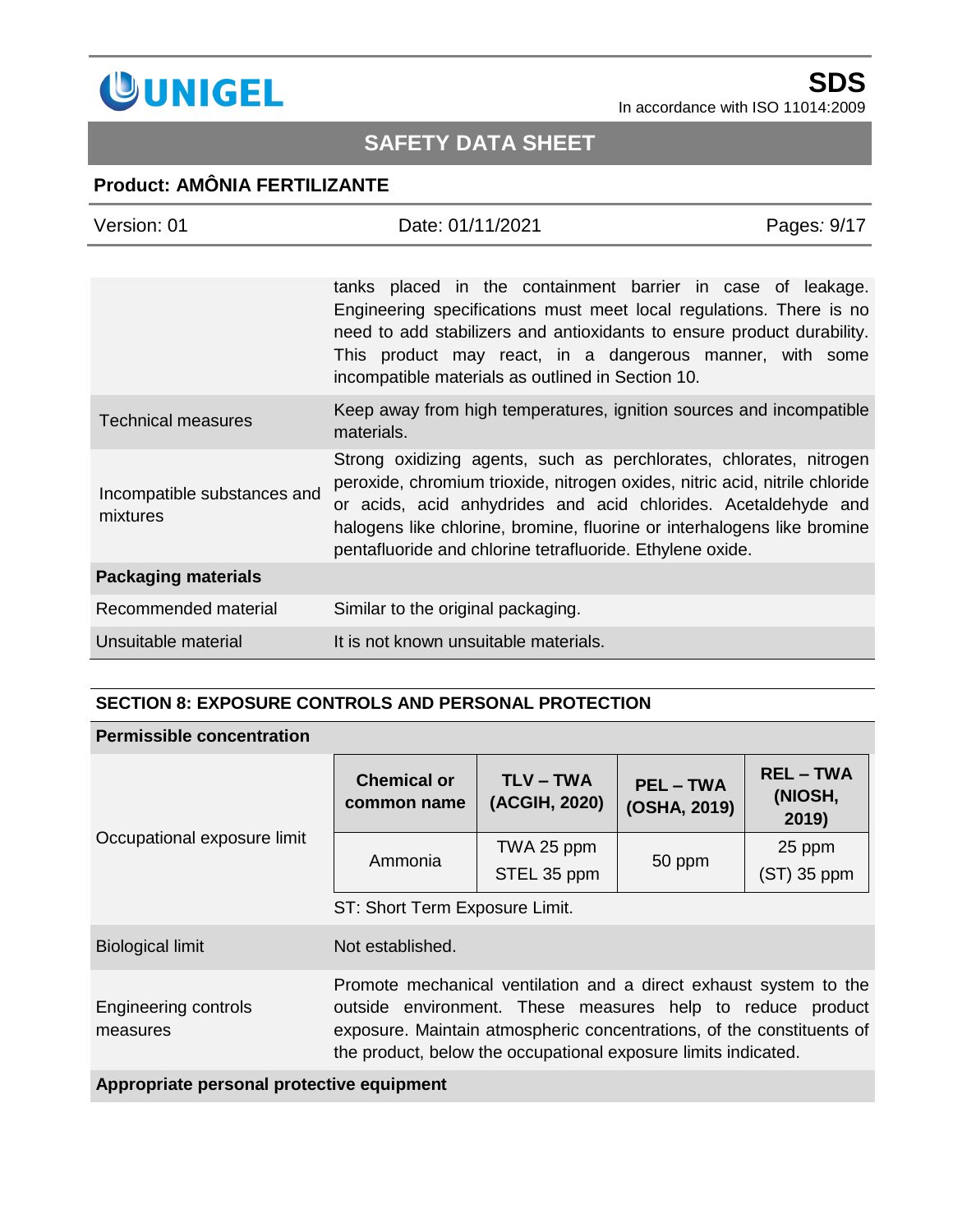

# **SAFETY DATA SHEET**

## **Product: AMÔNIA FERTILIZANTE**

| Version: 01              | Date: 01/11/2021                                                                                                                                                                                                                                                                             | Pages: 10/17 |
|--------------------------|----------------------------------------------------------------------------------------------------------------------------------------------------------------------------------------------------------------------------------------------------------------------------------------------|--------------|
|                          |                                                                                                                                                                                                                                                                                              |              |
| Respiratory protection   | It is recommended to use respiratory protective equipment with a<br>respirator for gases and vapors. Based on the inhalation hazard of the<br>product, a risk assessment must be carried out to adequately define<br>respiratory protection in view of the conditions of use of the product. |              |
| Hand protection          | Wear PVC chemical resistant gloves.                                                                                                                                                                                                                                                          |              |
| Eye protection           | Wide vision safety glasses.                                                                                                                                                                                                                                                                  |              |
| Skin and body protection | Suitable safety clothing and closed shoes. The material used should<br>be waterproof.                                                                                                                                                                                                        |              |
| Special precautions      | Not established.                                                                                                                                                                                                                                                                             |              |

#### **SECTION 9: PHYSICAL AND CHEMICAL PROPERTIES**

| Appearance                                              | Colorless gas. Colorless liquid under high pressure.                  |  |
|---------------------------------------------------------|-----------------------------------------------------------------------|--|
| Odour                                                   | Spicy, extremely penetrating, irritating.                             |  |
| pH                                                      | 11.6 (1.0 N aqueous solution).                                        |  |
| Melting point/freezing point                            | $-78 °C$ .                                                            |  |
| Boiling point, initial<br>boiling,<br>and boiling range | 33°C to 760 mmHg.                                                     |  |
| Flashpoint                                              | Not applicable.                                                       |  |
| Upper/lower flammability or                             | Higher: 28%.                                                          |  |
| explosive limits                                        | Lower: 15%.                                                           |  |
| Vapour pressure                                         | 7.51 x 10 <sup>3</sup> mmHg at 25 °C.                                 |  |
| Vapour density                                          | $0.59$ (air = 1).                                                     |  |
| Relative density                                        | 0.7 at -33 °C (water at 4 °C = 1).                                    |  |
| Solubility(ies)                                         | Soluble in water. Soluble in methanol, ether, chloroform and ethanol. |  |
| n-octanol/water partition<br>coefficient                | Log kow: 0.23.                                                        |  |
| Auto-ignition temperature                               | 651°C.                                                                |  |
| Decomposition temperature                               | 780°C.                                                                |  |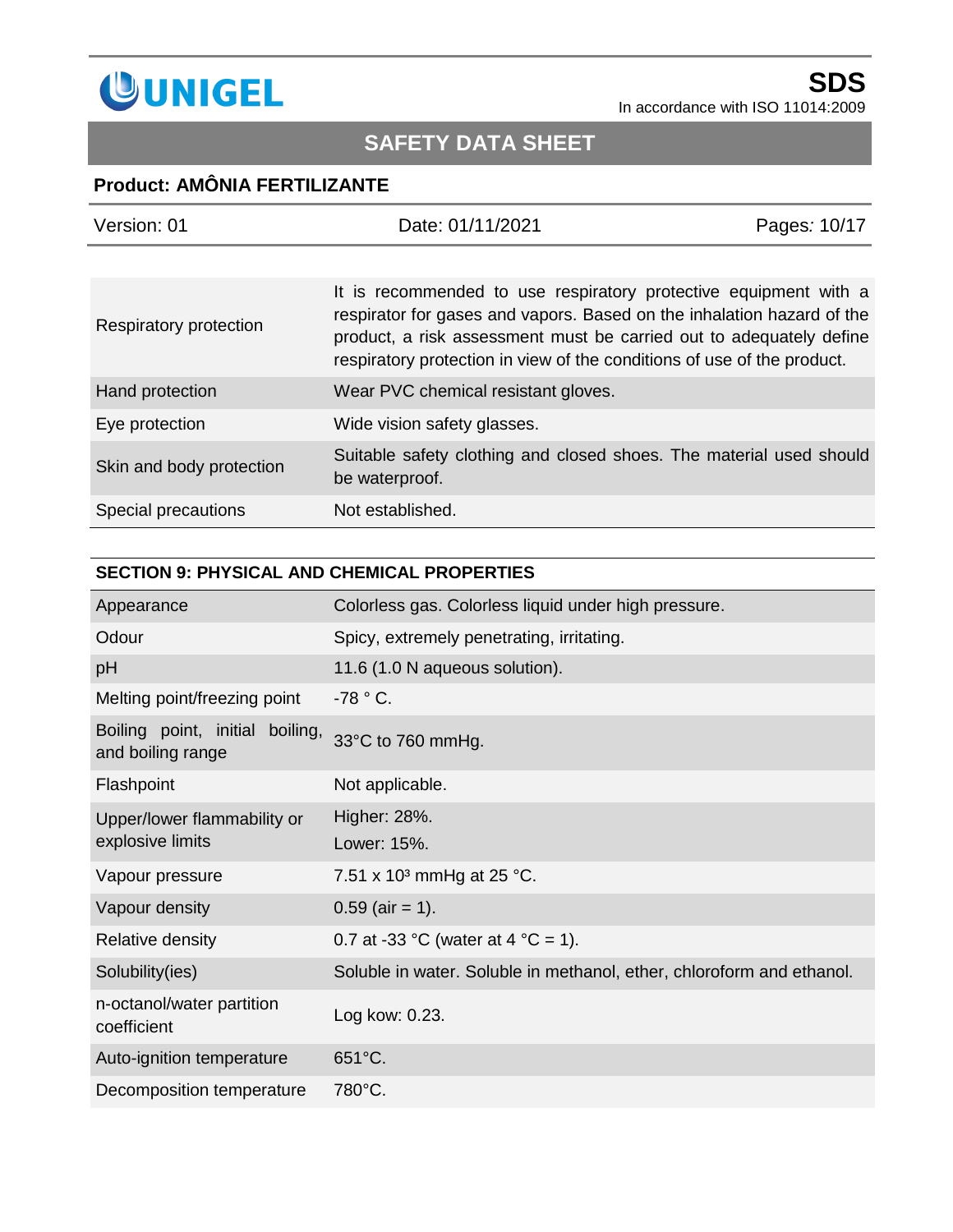

# **SAFETY DATA SHEET**

### **Product: AMÔNIA FERTILIZANTE**

| Version: 01       | Date: 01/11/2021                                                                                               | Pages: 11/17 |
|-------------------|----------------------------------------------------------------------------------------------------------------|--------------|
|                   |                                                                                                                |              |
| Odour threshold   | 5 ppm.                                                                                                         |              |
| Evaporation rate  | Not evaluated.                                                                                                 |              |
| Flammability      | Non-flammable gas. In large quantities and intense energy sources it<br>can cause ignition and / or explosion. |              |
| <b>Viscosity</b>  | 1.18 cP at 20 $°C$ (95%).                                                                                      |              |
| Other information | Not applicable.                                                                                                |              |

### **SECTION 10: STABILITY AND REACTIVITY**

| <b>Chemical stability</b>           | Product is stable under normal conditions of temperature and<br>pressure.                                                                                                                                                                                                                                                                                                                                                                                                                                                                                                                                                                                                                                                                                                                                                  |
|-------------------------------------|----------------------------------------------------------------------------------------------------------------------------------------------------------------------------------------------------------------------------------------------------------------------------------------------------------------------------------------------------------------------------------------------------------------------------------------------------------------------------------------------------------------------------------------------------------------------------------------------------------------------------------------------------------------------------------------------------------------------------------------------------------------------------------------------------------------------------|
| Hazardous reactions                 | It can react violently or explosively with strong oxidizing agents such<br>as perchlorates, chlorates, nitrogen peroxide, chromium trioxide,<br>nitrogen oxides, nitric acid, nitrile chloride or acids, acid anhydrides,<br>acid chlorides. It can react violently or form explosive products with<br>acetaldehyde and halogens such as chlorine, bromine, fluorine or<br>interhalogens such as bromine pentafluoride, chlorine tetrafluoride.<br>Ethylene oxide can polymerize explosively in contact with ammoniacal<br>nitrogen. The exothermic reaction of this substance with water can<br>produce heat, which, in contact with other gases, can increase the risk<br>of fire or explosion. It forms unstable compounds in the presence of<br>high pressure and temperature with mercury, oxides of gold and silver. |
| Conditions to avoid                 | Avoid humidity, direct sunlight, sparks, sources of ignition, electrical<br>discharge, flammable materials, or incompatible substances. Avoid<br>extreme temperatures (above 52 ° C and below -29 ° C).                                                                                                                                                                                                                                                                                                                                                                                                                                                                                                                                                                                                                    |
| Incompatible materials              | Strong oxidizing agents, such as perchlorates, chlorates, nitrogen<br>peroxide, chromium trioxide, nitrogen oxides, nitric acid, nitrile chloride<br>or acids, acid anhydrides and acid chlorides. Acetaldehyde and<br>halogens like chlorine, bromine, fluorine or interhalogens like bromine<br>pentafluoride and chlorine tetrafluoride. Ethylene oxide.                                                                                                                                                                                                                                                                                                                                                                                                                                                                |
| Hazardous decomposition<br>products | Decomposition of the product can release ammonia, hydrogen oxides<br>and carbon oxides.                                                                                                                                                                                                                                                                                                                                                                                                                                                                                                                                                                                                                                                                                                                                    |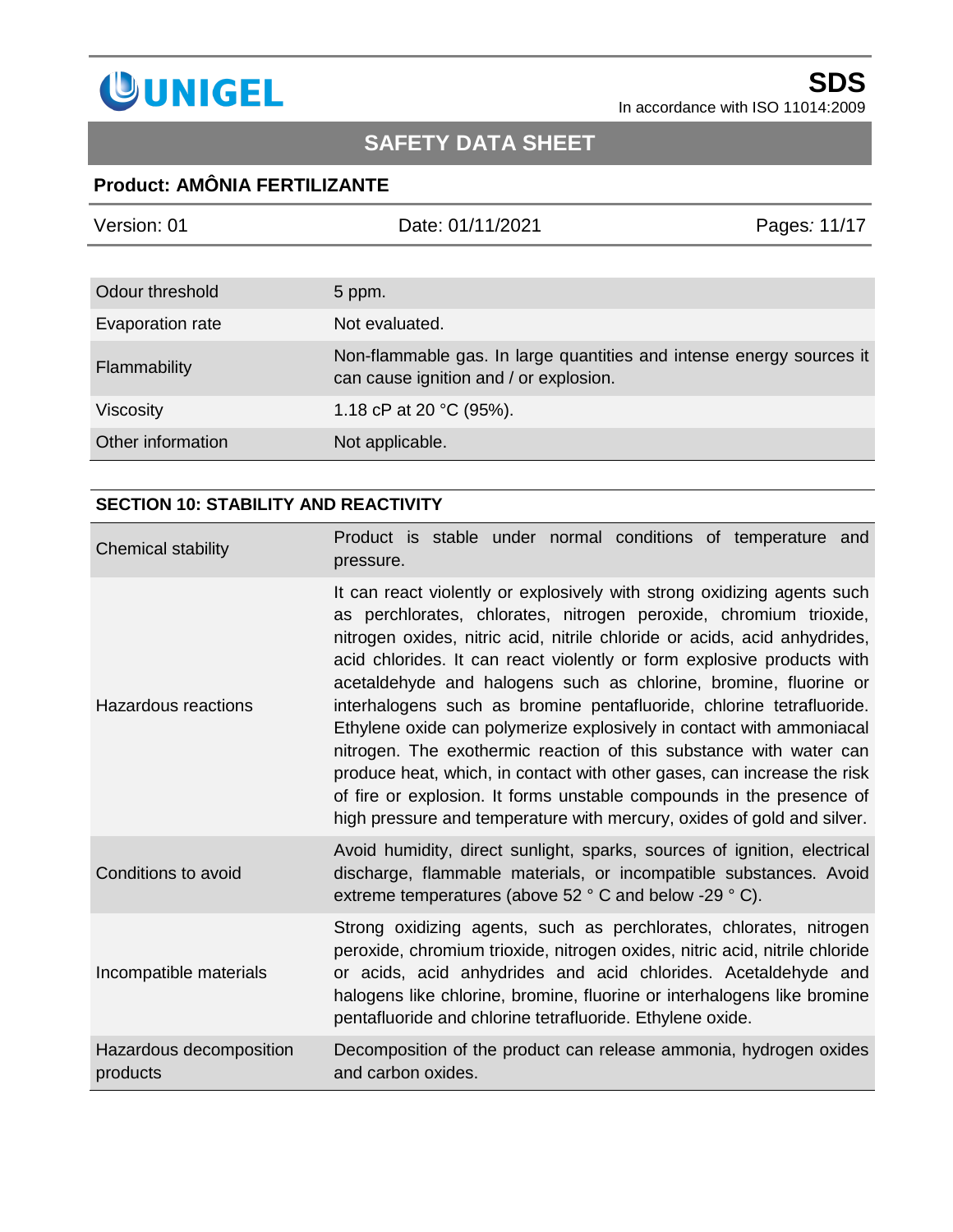

# **SAFETY DATA SHEET**

### **Product: AMÔNIA FERTILIZANTE**

Version: 01 Date: 01/11/2021 Pages*:* 12/17

#### **SECTION 11: TOXICOLOGICAL INFORMATION**

|                                                                                                                                                                                                                              | Toxic if inhaled with burning sensation, cough, difficult breathing,<br>shortness of breath and sore throat.                                                                                                                                                                                                                                                                                                                                                                                                                                                                                                                            |  |  |
|------------------------------------------------------------------------------------------------------------------------------------------------------------------------------------------------------------------------------|-----------------------------------------------------------------------------------------------------------------------------------------------------------------------------------------------------------------------------------------------------------------------------------------------------------------------------------------------------------------------------------------------------------------------------------------------------------------------------------------------------------------------------------------------------------------------------------------------------------------------------------------|--|--|
| Acute toxicity                                                                                                                                                                                                               | Ammonia:                                                                                                                                                                                                                                                                                                                                                                                                                                                                                                                                                                                                                                |  |  |
|                                                                                                                                                                                                                              | $LC_{50}$ (inhalation, rats, 14h): 2,000 ppm.                                                                                                                                                                                                                                                                                                                                                                                                                                                                                                                                                                                           |  |  |
|                                                                                                                                                                                                                              | Ammonia concentration of 348 mg/m <sup>3</sup> can lead to death in humans.                                                                                                                                                                                                                                                                                                                                                                                                                                                                                                                                                             |  |  |
| Skin irritation/corrosion                                                                                                                                                                                                    | Causes severe skin to burn with pain, blistering and peeling of the<br>skin. The skin may become white or yellowish, with a waxy<br>appearance.                                                                                                                                                                                                                                                                                                                                                                                                                                                                                         |  |  |
| Eye damage/irritation                                                                                                                                                                                                        | Causes serious eye damage with watering, pain, eyelid edema,<br>corneal ulceration, and iris atrophy. It can lead to blindness. The<br>contact of the liquefied gas with the eyes and the skin can cause "cold<br>burns" (frostbite).                                                                                                                                                                                                                                                                                                                                                                                                   |  |  |
|                                                                                                                                                                                                                              | The product is not expected to cause skin sensitization.                                                                                                                                                                                                                                                                                                                                                                                                                                                                                                                                                                                |  |  |
| Respiratory or skin<br>It can cause allergic or asthmatic symptoms and breathing difficulties<br>sensitization<br>with cough and shortness of breath. There is evidence in humans that<br>exposure to ammonia causes asthma. |                                                                                                                                                                                                                                                                                                                                                                                                                                                                                                                                                                                                                                         |  |  |
| Reproductive cell<br>mutagenicity                                                                                                                                                                                            | The product is not expected to cause germ cell mutagenicity.<br>In vitro genotoxicity. No evidence of mutagenicity was observed in an<br>Ames test comparable to the guidelines performed with anhydrous<br>ammonia.                                                                                                                                                                                                                                                                                                                                                                                                                    |  |  |
|                                                                                                                                                                                                                              | In vivo genotoxicity. No evidence of an increase in the incidence of<br>micronucleated polychromatic erythrocytes was observed in a mouse<br>micronucleus assay performed with the compound.                                                                                                                                                                                                                                                                                                                                                                                                                                            |  |  |
|                                                                                                                                                                                                                              | Ammonia is a simple molecule and has no structural alert for<br>genotoxicity. Ammonia is present in relatively low levels in the<br>systemic circulation as a consequence of protein catabolism (mainly in<br>the liver) and is present in higher levels in the hepatic portal circulation<br>due to the degradation of urea by gastrointestinal bacteria. The<br>ubiquitous presence of ammonia leads us to the conclusion that it is<br>unlikely to be genotoxic. The WHO assessment concludes that there<br>is no evidence that ammonia is mutagenic in mammals. An<br>assessment by the UK Health Protection Agency (HPA) similarly |  |  |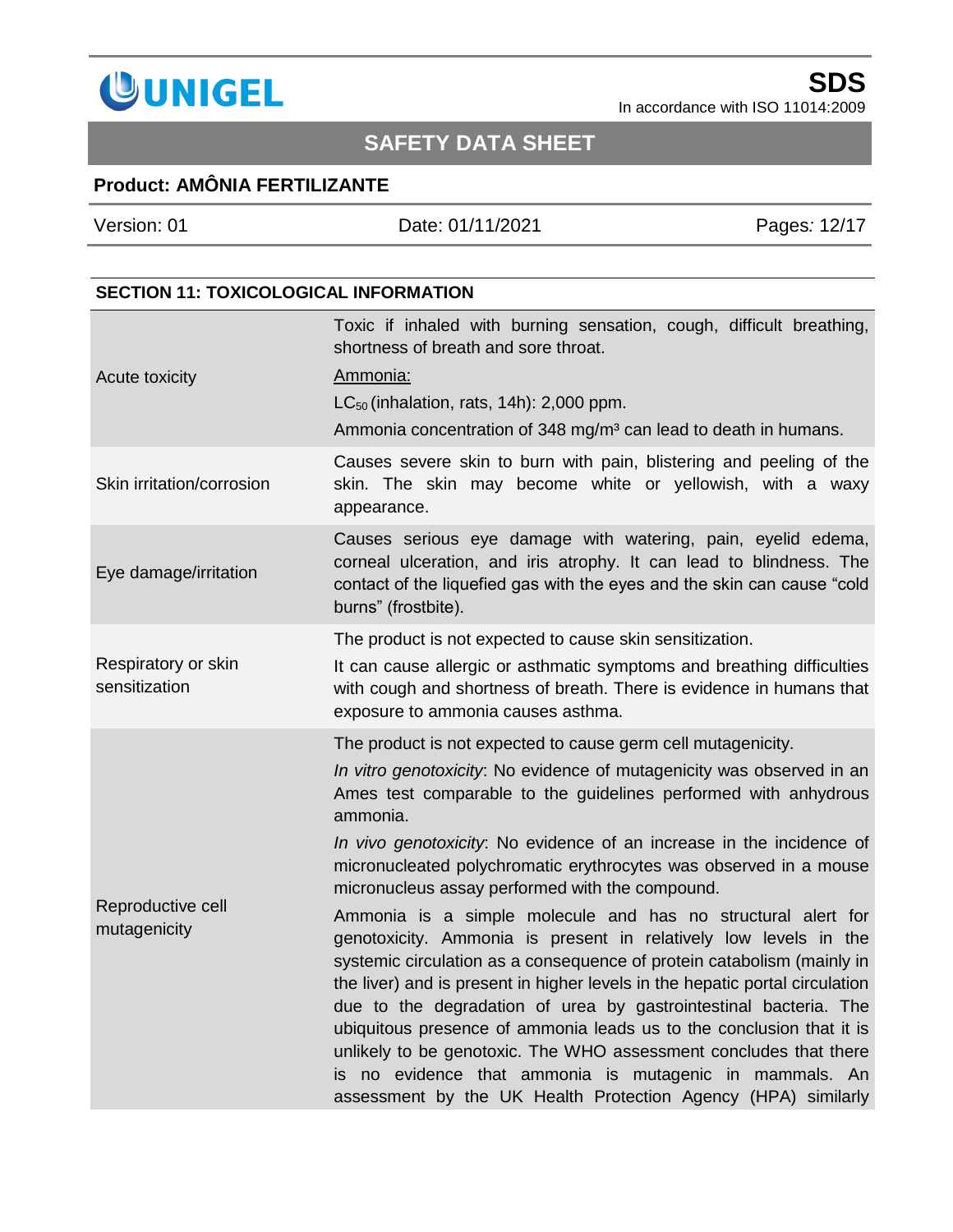

# **SAFETY DATA SHEET**

### **Product: AMÔNIA FERTILIZANTE**

| Version: 01                                           | Date: 01/11/2021                                                                                                                                                                                                                                                                                                                                                                                                                                                                                                                                                                                                                                                                                                                                                                                                                                                                                                                                                                                          | Pages: 13/17 |
|-------------------------------------------------------|-----------------------------------------------------------------------------------------------------------------------------------------------------------------------------------------------------------------------------------------------------------------------------------------------------------------------------------------------------------------------------------------------------------------------------------------------------------------------------------------------------------------------------------------------------------------------------------------------------------------------------------------------------------------------------------------------------------------------------------------------------------------------------------------------------------------------------------------------------------------------------------------------------------------------------------------------------------------------------------------------------------|--------------|
|                                                       | concludes that ammonia has no significant mutagenic potential.                                                                                                                                                                                                                                                                                                                                                                                                                                                                                                                                                                                                                                                                                                                                                                                                                                                                                                                                            |              |
| Carcinogenicity                                       | The product is not expected to have a carcinogenic potential.<br>Tests performed on rats through the administration of ammonia orally<br>(ingestion of water containing ammonia), did not show any<br>carcinogenic potential.                                                                                                                                                                                                                                                                                                                                                                                                                                                                                                                                                                                                                                                                                                                                                                             |              |
| Reproductive toxicity                                 | The product is not expected to cause reproductive toxicity.<br>Reproductive toxicity tests with experimental animals, did not show<br>that it causes toxic effects to reproduction.                                                                                                                                                                                                                                                                                                                                                                                                                                                                                                                                                                                                                                                                                                                                                                                                                       |              |
|                                                       | It causes lung damage with irritation, edema and hemorrhage. In high<br>concentrations it can cause respiratory arrest, cardiac arrhythmia and<br>death from suffocation.                                                                                                                                                                                                                                                                                                                                                                                                                                                                                                                                                                                                                                                                                                                                                                                                                                 |              |
| Specific target organ toxicity<br>- single exposure   | Inhalation of ammonia, in humans, irritation of the upper respiratory<br>tract, burning sensation in the nose, pharynx and trachea, dyspnoea,<br>bronchial and alveolar edema, pulmonary edema, bronchopneumonia,<br>muscle spasms of the hands and feet and visual disturbance were<br>observed.                                                                                                                                                                                                                                                                                                                                                                                                                                                                                                                                                                                                                                                                                                         |              |
| Specific target organ toxicity<br>- repeated exposure | Repeated and prolonged exposure to the product can cause<br>permanent lung damage.                                                                                                                                                                                                                                                                                                                                                                                                                                                                                                                                                                                                                                                                                                                                                                                                                                                                                                                        |              |
| Aspiration hazard                                     | It is not expected that the product presents aspiration hazard.                                                                                                                                                                                                                                                                                                                                                                                                                                                                                                                                                                                                                                                                                                                                                                                                                                                                                                                                           |              |
| Toxicokinetics, metabolism<br>and distribution        | Studies suggest that ammonia can be absorbed by the inhalation and<br>oral routes of exposure, but there is less certainty regarding<br>absorption through the skin. Absorption through the eye has been<br>documented. Most of the inhaled ammonia is retained in the upper<br>respiratory tract and is subsequently eliminated in expired air. Almost<br>all of the ammonia produced endogenously in the intestinal tract is<br>absorbed. Exogenous ammonia is also readily absorbed in the<br>intestinal tract. Ammonia that reaches the circulation is widely<br>distributed to all body compartments although substantial first pass<br>metabolism occurs in the liver where it is transformed into urea and<br>glutamine. Ammonia or ammonium ion reaching the tissues is taken<br>up by glutamic acid, which participates in transamination and other<br>reactions. The principal means of excretion of ammonia that reaches<br>the circulation in mammals is as urinary urea; minimal amounts are |              |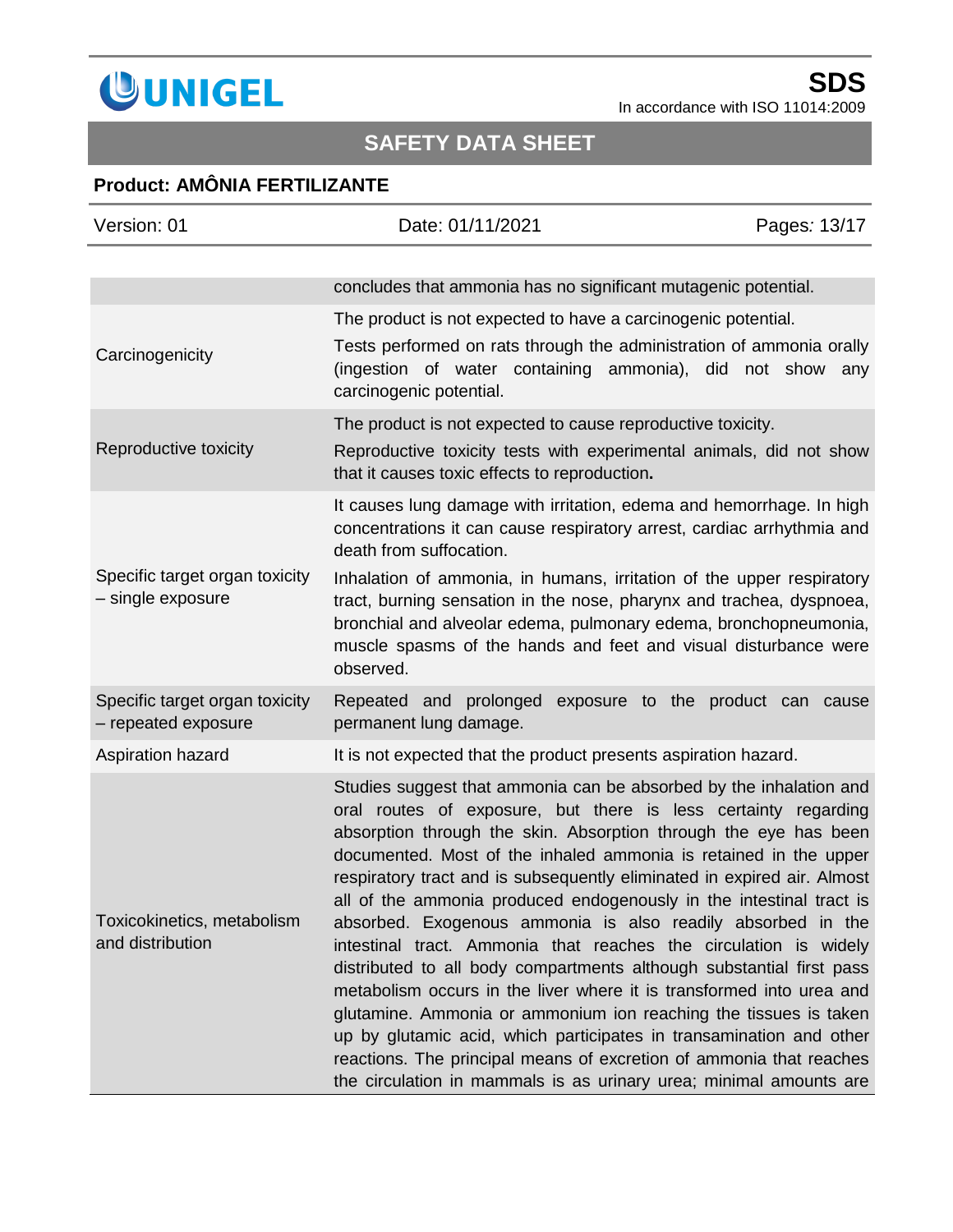

### **SAFETY DATA SHEET**

### **Product: AMÔNIA FERTILIZANTE**

Version: 01 Date: 01/11/2021 Pages*:* 14/17

excreted in the feces and in expired air.

#### **SECTION 12: ECOLOGICAL INFORMATION**

| Environmental effects, behavior, and fate of the product |                                                                                                                                                                                                                                                                                                                                                                                                                                                                                                                                                                                                                                                                 |  |
|----------------------------------------------------------|-----------------------------------------------------------------------------------------------------------------------------------------------------------------------------------------------------------------------------------------------------------------------------------------------------------------------------------------------------------------------------------------------------------------------------------------------------------------------------------------------------------------------------------------------------------------------------------------------------------------------------------------------------------------|--|
| Ecotoxicity                                              | Very toxic to aquatic organisms, with long lasting effects.<br>$LC_{50}$ (Oncorhynchus gorbuscha, 96h): 0.068 mg/L.<br>NOEC (Oncorhynchus gorbuscha, 96h): 1.2 mg/L.<br>$LC_{50}$ (Daphnia magna, 48h): 101 mg/L.<br>NOEC (Daphnia magna, 48h): 0.79 mg/L.                                                                                                                                                                                                                                                                                                                                                                                                      |  |
| Persistence and degradability                            | The product does not have persistence and it is considered readily<br>biodegradable.                                                                                                                                                                                                                                                                                                                                                                                                                                                                                                                                                                            |  |
| Bioaccumulative potential                                | Presents low bioacumulative potencial in aquatic organisms.<br>Log kow: 0.23.                                                                                                                                                                                                                                                                                                                                                                                                                                                                                                                                                                                   |  |
| Mobility in soil                                         | It is expected low to elevated mobility in soil.                                                                                                                                                                                                                                                                                                                                                                                                                                                                                                                                                                                                                |  |
| Other adverse effects                                    | Decomposition gases, like some nitrogen oxides, can contribute to the<br>formation of acid rain.<br>High concentrations of the product can impact the aquatic<br>environment by decreasing the concentration of dissolved oxygen due<br>to favoring and / or inducing the eutrophication process.<br>The photolytic cycle of nitrogen oxides controls ozone concentrations<br>at low altitude. However, the interference of hydrocarbons in the<br>photolytic cycle can increase ozone concentrations, compromising the<br>upper and lower airways, especially those most susceptible, such as<br>children, the elderly and those with heart and lung diseases. |  |

#### **SECTION 13: DISPOSAL CONSIDERATIONS**

Methods of disposal to the chemical product, product waste and/or contaminated container and/or packaging Must be disposed of as hazardous waste in compliance with local regulations. The treatment and disposal should be evaluated for each specific product. Keep the product remains in its original and properly closed. Disposal should be performed as established for the product. Do not reuse empty containers. These may contain product residues and should be kept closed and sent for proper disposal as established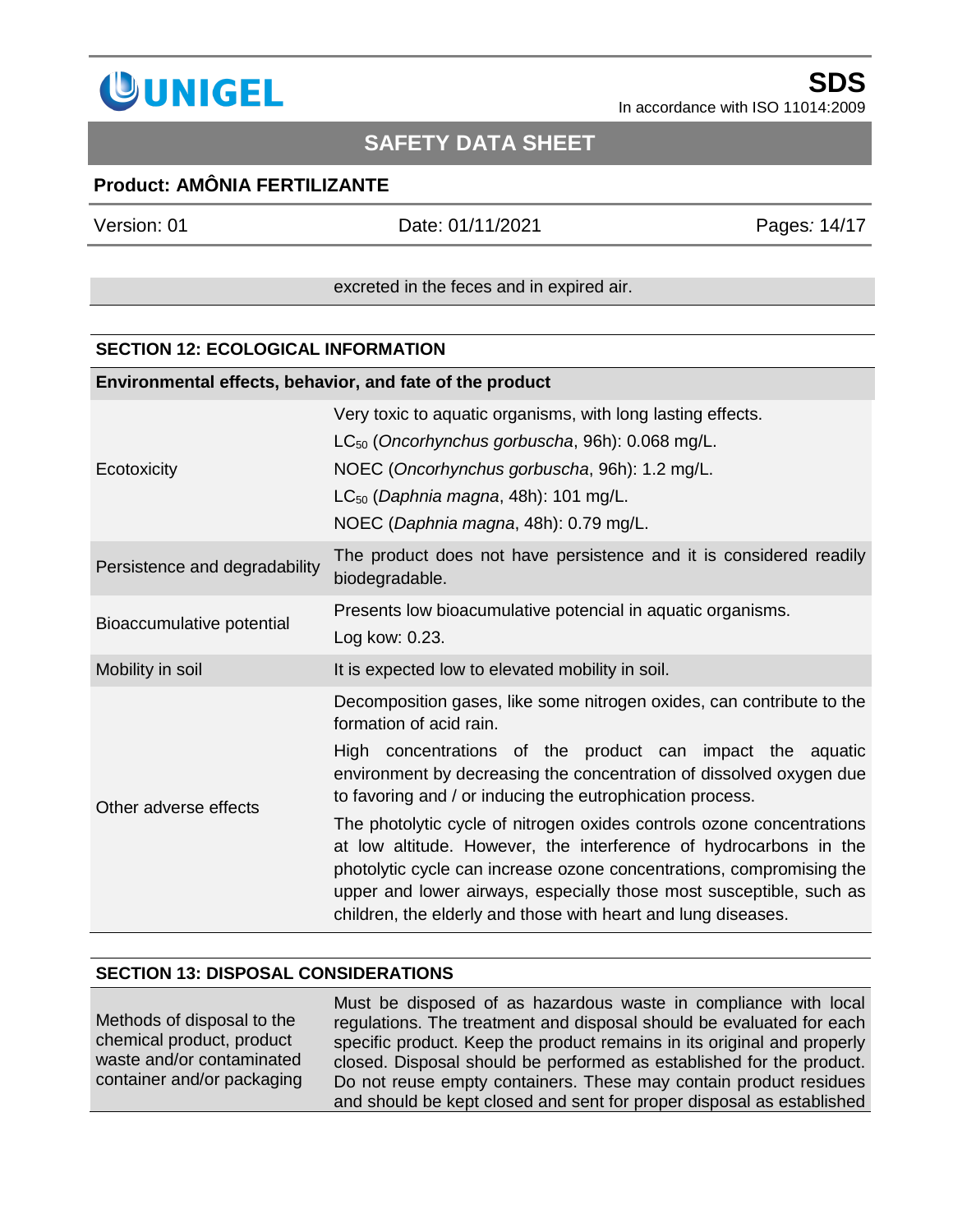

### **SAFETY DATA SHEET**

### **Product: AMÔNIA FERTILIZANTE**

Version: 01 Date: 01/11/2021 Pages*:* 15/17

for the product.

### **SECTION 14: TRANSPORT INFORMATION International regulations Land** UN – "United Nations" Recommendations on the TRANSPORT OF DANGEROUS GOODS. Model Regulations UN number 1005 UN proper shipping name AMMONIA, ANHYDROUS Transport hazard class(es) 2.3 Subsidiary risk 8 Packing group N.A. **Sea IMO** – International Maritime Organization International Maritime Dangerous Goods Code (IMDG Code) UN number 1005 UN proper shipping name AMMONIA, ANHYDROUS Transport hazard class(es) 2.3 Subsidiary risk 8 Packing group N.A. Environmental hazards The product is considered a marine pollutant. EmS F-C, S-U. **Air** IATA – International Air Transport Association Dangerous Goods Regulation (DGR) UN number Not classified as hazardous to transport. UN proper shipping name FORBIDDEN (prohibited for air transport) Transport in bulk according to MARPOL 73/78, Annex II, and the IBC Code Consult regulations: - International Maritime Organization. MARPOL: Articles, protocols, annexes, unified interpretations of the International Convention for the Prevention of Pollution from Ships, 1973, as modified by the Protocol

of 1978 relating thereto, consolidated edition. IMO, London, 2006;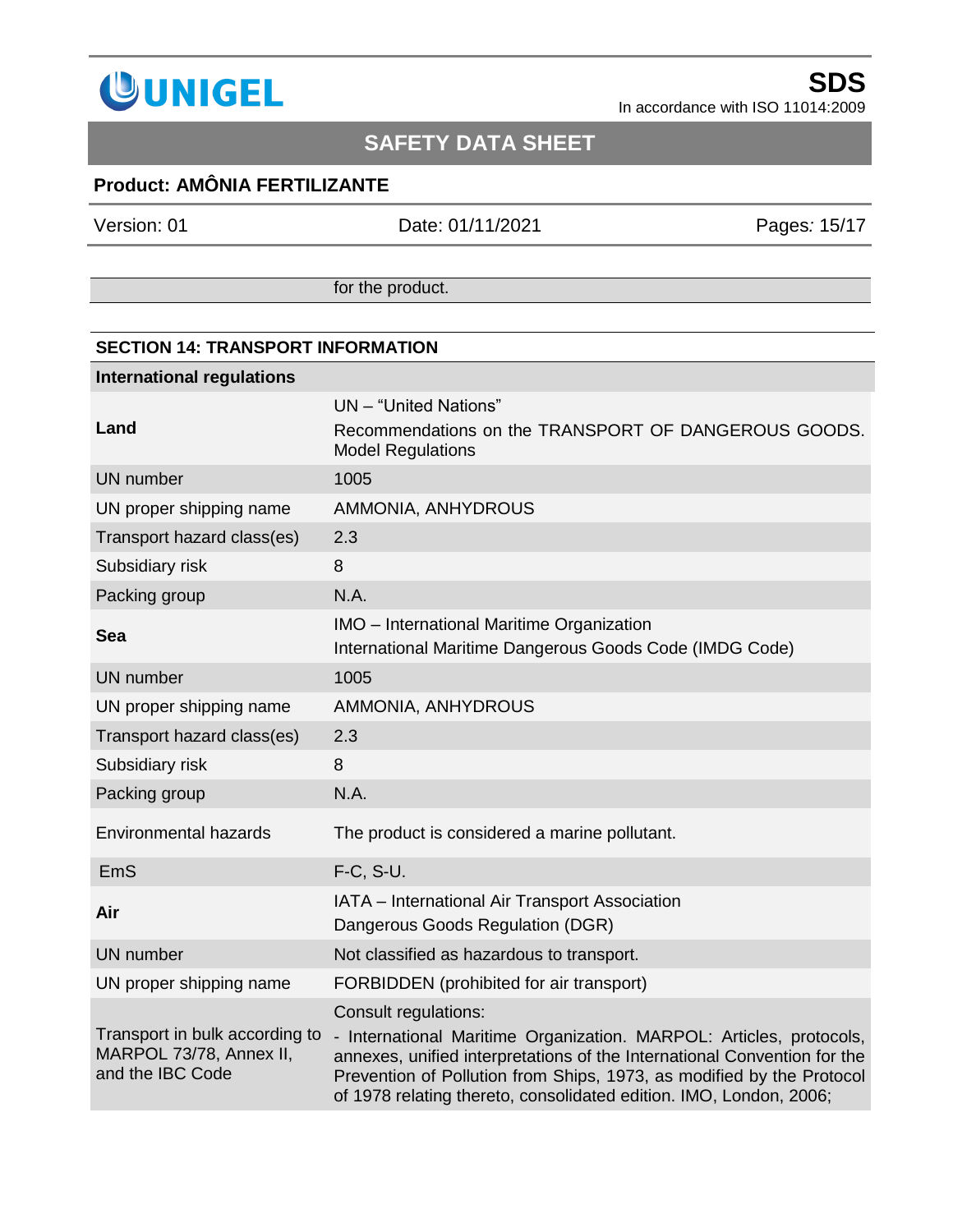

### **SAFETY DATA SHEET**

### **Product: AMÔNIA FERTILIZANTE**

| Version: 01         | Date: 01/11/2021                                                                                                                                                                                                                         | Pages: 16/17 |
|---------------------|------------------------------------------------------------------------------------------------------------------------------------------------------------------------------------------------------------------------------------------|--------------|
|                     |                                                                                                                                                                                                                                          |              |
|                     | - International Maritime Organization. IBC code: International code for<br>the construction and equipment of shipping carrying dangerous<br>chemicals in bulk: With Standards and guidelines relevant to the<br>code. IMO, London, 2007. |              |
| Special precautions | There is no need of special precautions.                                                                                                                                                                                                 |              |

#### **SECTION 15: REGULATORY INFORMATION**

Convention concerning Safety in the use of Chemicals at Work (Convention 170) - International Labour Organization, 1990.

International Organization for Standardization - ISO 11014:2009.

#### **SECTION 16: OTHER INFORMATION**

This SDS was prepared based on current knowledge about the proper product handling and under normal conditions of use, in accordance with the application specified on the packaging. Any other use of the product involving their combination with other materials, and use various forms of those indicated, are the responsibility of the user. Warns that the handling of any chemical substance requires the prior knowledge of its hazards for the user. In the workplace it is for the user company's product promotes training of its collaborators about the possible risks arising from exposure to the chemical.

SDS elaborated january, 2021.

#### **Abbreviations:**

**ACGIH** – American Conference of Governmental Industrial Hygienists

**AIHA –** American Industrial Hygiene Association

**BCF –** Bioconcentration Factor

**BEI –** Biological Exposure Index

**CAS –** Chemical Abstracts Service

**C –** Ceiling

**LC<sup>50</sup> –** Lethal Concentration 50%

**LD<sup>50</sup> –** Lethal Dose 50%

**ERPG** - Emergency Response Planning Guidelines

**LEL** – Lower Explosive Limit

**UEL** – Upper Explosive Limit

**NIOSH** – [National Institute of Occupational Safety and Health](http://www.niosh.com.my/)

**OSHA** – Occupational Safety & Health Administration